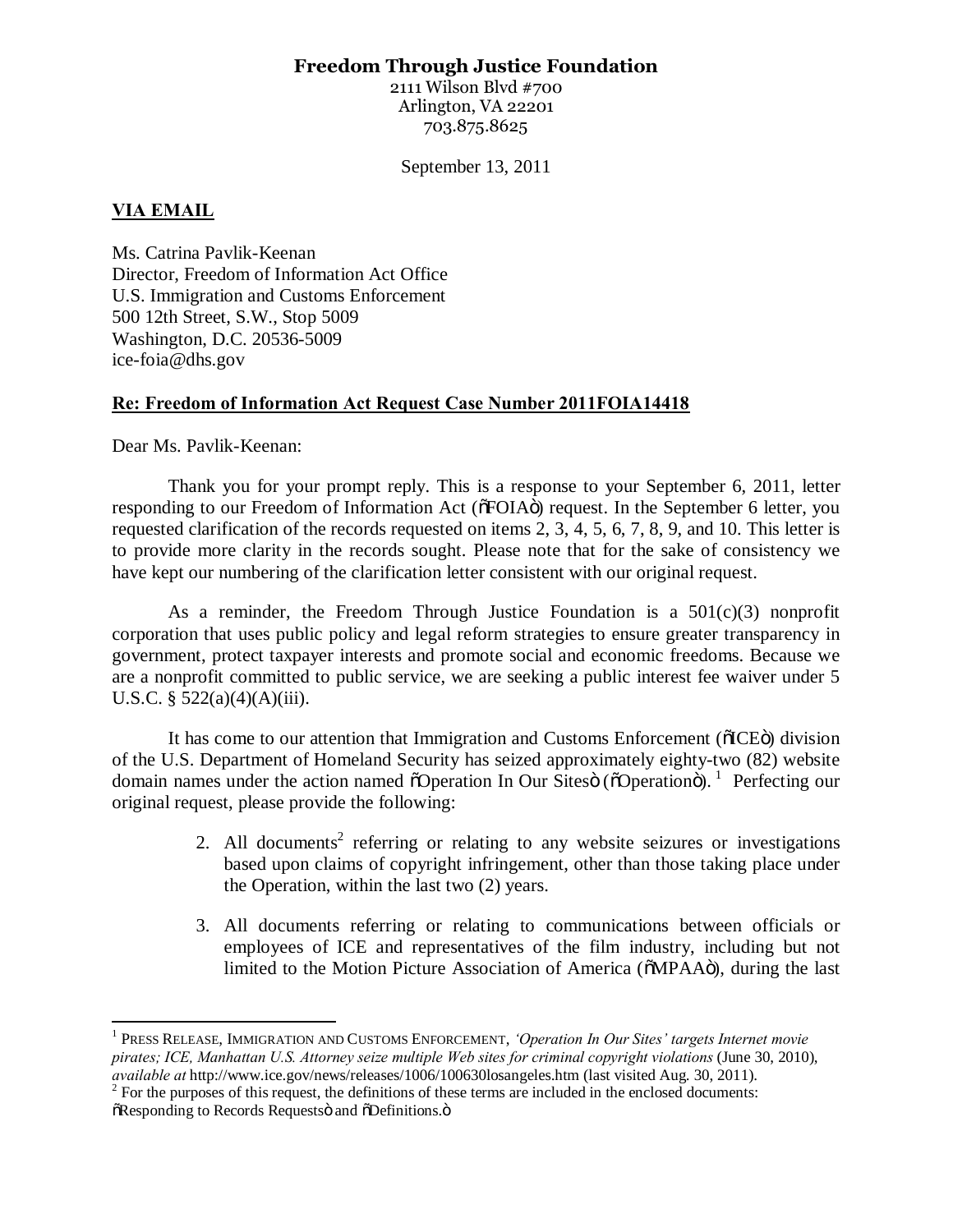Ms. Catrina Pavlik-Keenan September 13, 2011 Page 2

> two (2) years concerning ICE& Operation or any other copyright enforcement actions planned or undertaken by ICE.

- 4. All documents referring or relating to communications between officials or employees of ICE and representatives of the music recording industry, including but not limited to the Recording Industry Association of America ( $\delta$ RIAA $\ddot{o}$ ), concerning ICE $\alpha$  Operation or any other copyright enforcement actions planned or undertaken by ICE during the last two (2) years.
- 5. All documents referring or relating to communications between officials or employees of ICE and representatives of the Directors Guild of America ( $\delta$ DGA $\ddot{o}$ ) concerning ICE $\alpha$  Operation or any other copyright enforcement actions planned or undertaken by ICE during the last two (2) years.
- 6. All documents referring or relating to communications between officials or employees of ICE and representatives of the International Alliance of Theatrical Stage Employees ( $\tilde{o}IATSE\tilde{o}$ ) concerning ICE& Operation or any other copyright enforcement actions planned or undertaken by ICE during the last two (2) years.
- 7. All documents referring or relating to communications between officials or employees of ICE and representatives of 15Bank, PayPal, and any other investment bank, commercial bank, savings & loan, or other financial entity in connection with ICE $\alpha$  Operation for the last two (2) years.
- 8. All documents referring or relating to communications between officials or employees of ICE and representatives of Mozilla, Google, Microsoft, Apple, and any other web browser software company in connection to ICE & Operation for the last two (2) years.
- 9. All other documents, from the last two (2) years, referring or relating to communications between any non-ICE entity and officials or employees of ICE which contain requests for investigation or communications of potential copyright violation.

If any responsive record or portion thereof is claimed to be exempt from production under FOIA, please provide sufficient identifying information with respect to each allegedly exempt record or portion thereof to allow us to assess the propriety of the claimed exemption. *Vaughn v. Rosen*, 484 F.2d 820 (D.C. Cir. 1973), *cert. denied*, 415 U.S. 977 (1974). In addition, any reasonably segregable portion of a responsive record must be provided, after redaction of any allegedly exempt material. 5 U.S.C. § 552(b).

In an effort to facilitate record production within the statutory time limit, the Freedom Through Justice Foundation prefers to accept documents in electronic format (e.g. e-mail, .pdfs). When necessary, the Freedom Through Justice Foundation will accept the orthology production  $\ddot{o}$ of documents.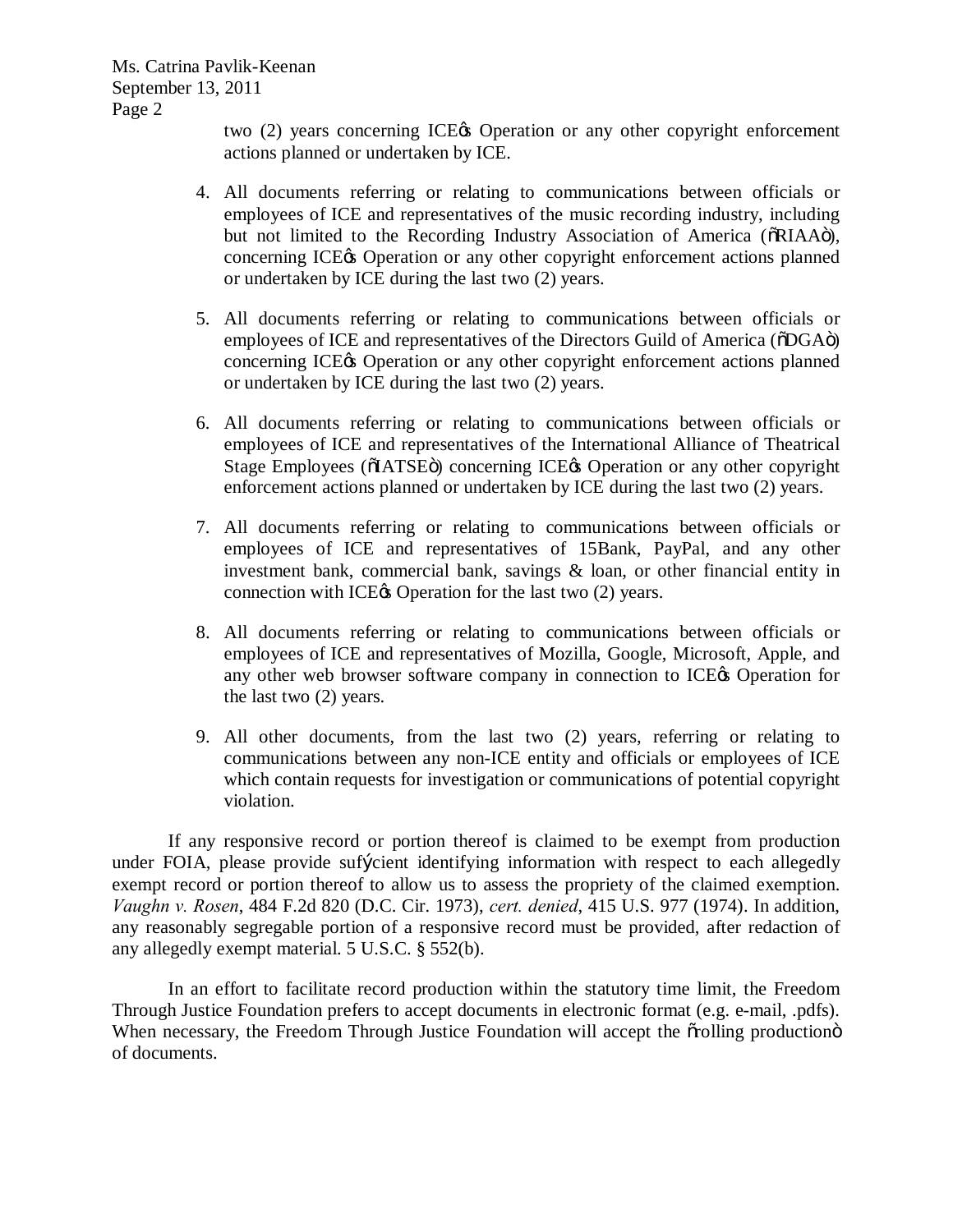Ms. Catrina Pavlik-Keenan September 13, 2011 Page 3

If you do not understand this request or any portion thereof, or if you feel you require clarification of this request or any portion thereof, please contact us immediately via Tyler Martinez at 703-875-8625 or tyler.martinez@ftjfoundation.org. We look forward to receiving the requested documents and a waiver of both search and duplication costs within twenty (20) business days. Thank you for your cooperation.

Encl.  $\delta$ Responding to Records Requests and  $\delta$ Definitions is for the purposes of this request.

Sincerely, /s/ Tyler Martinez Associate Attorney Freedom Through Justice Foundation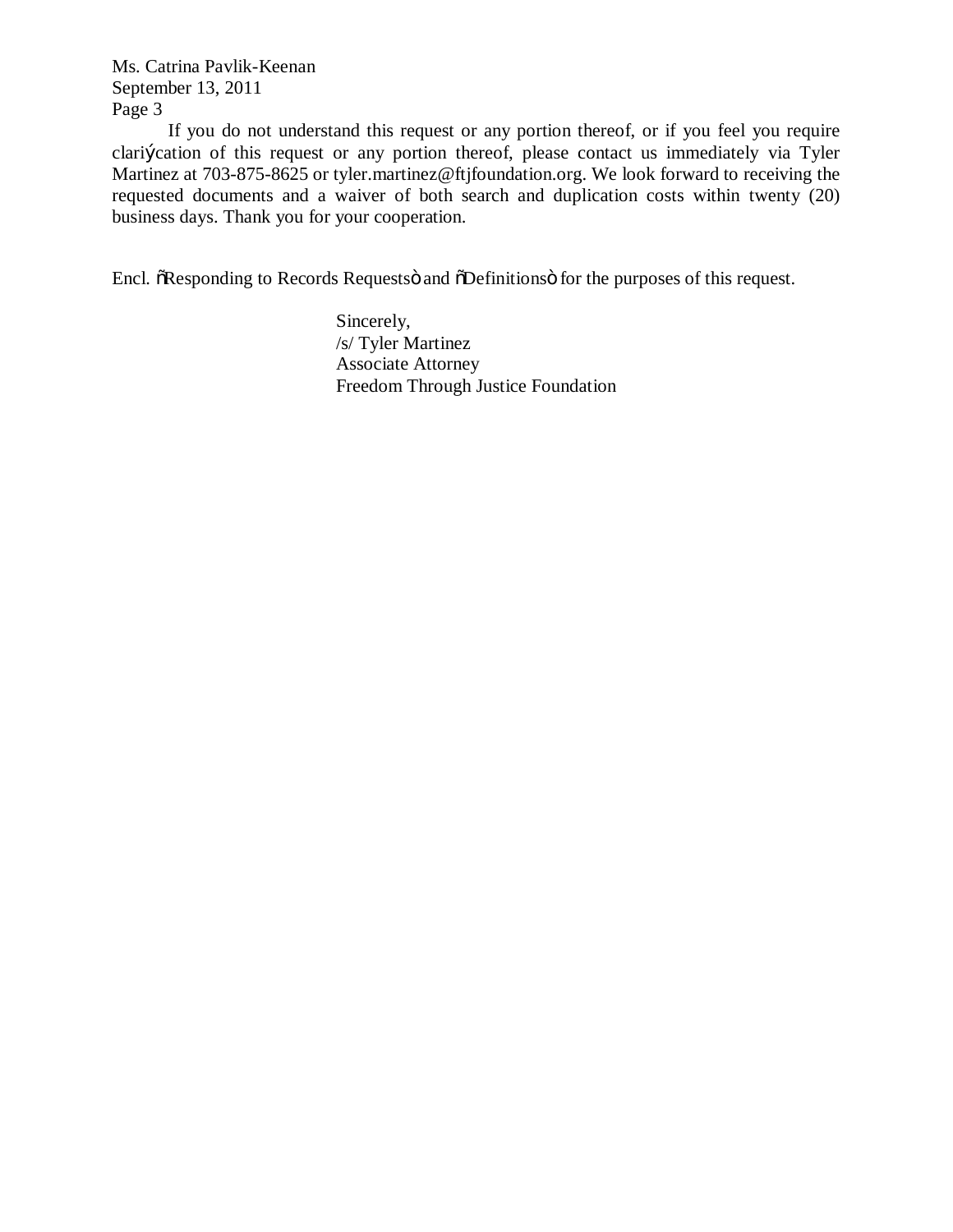## **Responding to Document Requests**

- 1. In complying with this request, you should produce all responsive documents that are in your possession, custody, or control, whether held by you or your past or present agents, employees, and representatives acting on your behalf. You should also produce documents that you have a legal right to obtain, that you have a right to copy or to which you have: access, as well as documents that you have placed in the temporary possession, custody, or control of any third party. Requested records, documents, data or information should not be destroyed, modified, removed, transferred or otherwise made inaccessible to the Freedom Through Justice Foundation.
- 2. In the event that any entity, organization or individual denoted in this request has been, or is also known by any other name than that herein denoted, the request shall be read also to include that alternative identification.
- 3. The Freedom Through Justice Foundation's preference is to receive documents in electronic form (i.e., CD, memory stick, or thumb drive) in lieu of paper productions.
- 4. When you produce documents, you should identify the paragraph in the Freedom Through Justice Foundation's request to which the documents respond.
- 5. It shall not be a basis for refusal to produce documents that any other person or entity also possesses non-identical or identical copies of the same documents.
- 6. If any of the requested information is only reasonably available in machine-readable form (such as on a computer server, hard drive, or computer backup tape), you should consult with the Freedom Through Justice Foundation staff to determine the appropriate format in which to produce the information.
- 7. If compliance with the request cannot be made in full, compliance shall be made to the extent possible and shall include an explanation of why full compliance is not possible.
- 8. In the event that a document is withheld on the basis of privilege, provide a privilege log containing the following information concerning any such document: (a) the privilege asserted; (b) the type of document; (c) the general subject matter; (d) the date, author and addressee; and (e) the relationship of the author and addressee to each other.
- 9. If any document responsive to this request was, but no longer is, in your possession, custody, or control, identify the document (stating its date, author, subject and recipients) and explain the circumstances under which the document ceased to be in your possession, custody, or control.
- 10. If a date or other descriptive detail set forth in this request referring to a document is inaccurate, but the actual date or other descriptive detail is known to you or is otherwise apparent from the context of the request, you should produce all documents which would be responsive as if the date or other descriptive detail were correct.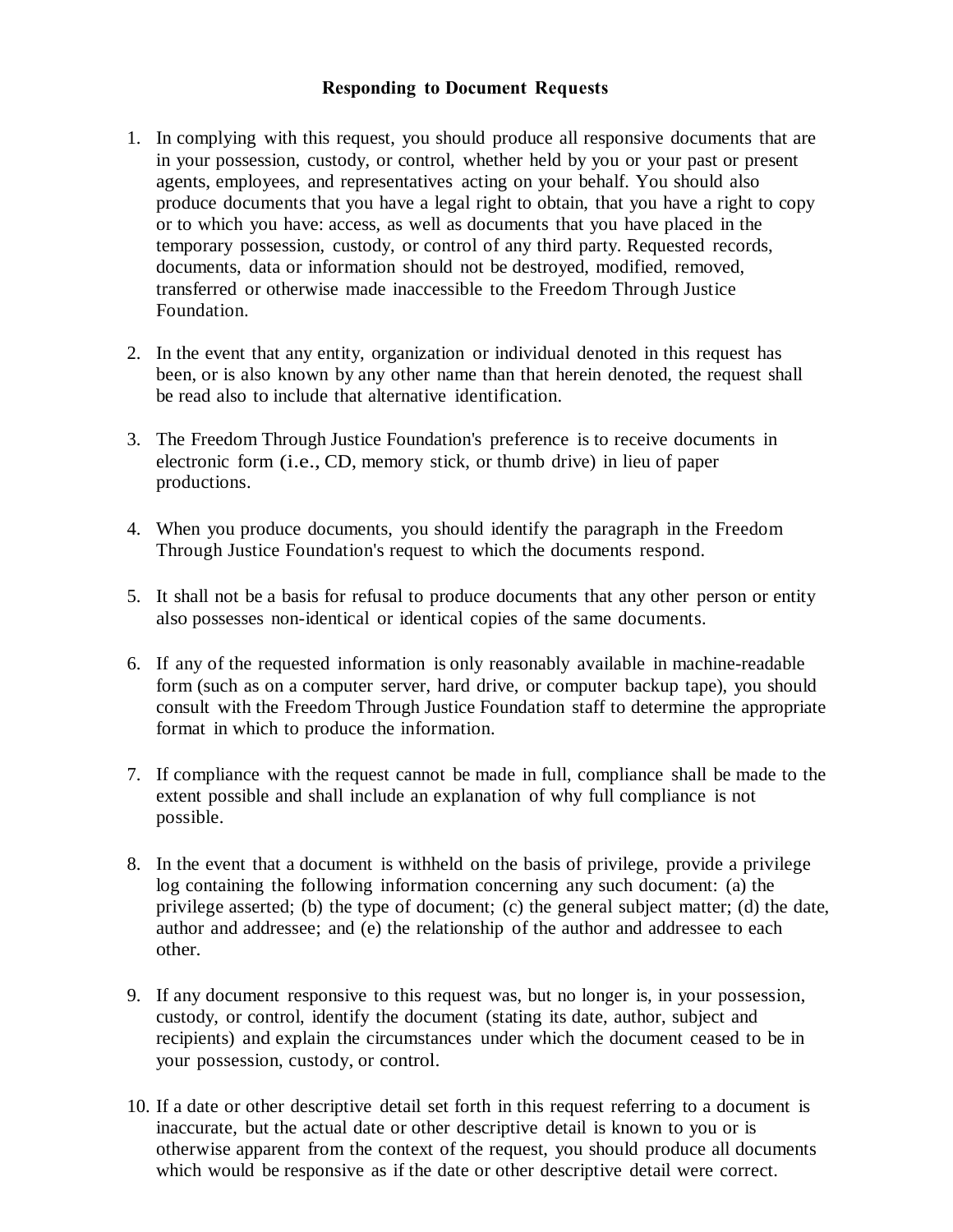- 11. The time period covered by this request is included in the attached request. To the extent a time period is not specified, produce relevant documents from January 1, 2009 to the present.
- 12. This request is continuing in nature and applies to any newly-discovered information. Any record, document, compilation of data or information, not produced because it has not been located or discovered by the return date, shall be produced immediately upon subsequent location or discovery.
- 13. All documentsshall be Bates-stamped sequentially and produced sequentially.

#### **Definitions**

- 1. The term  $\tilde{\text{od}}$  codumento means any written, recorded, or graphic matter of any nature whatsoever regardless of how recorded, and whether original or copy, including, but not limited to, the following: memoranda, reports, expense reports, books, manuals, instructions, financial reports, working papers, records, notes, letters, notices, confirmation, telegrams, receipts, appraisals, pamphlets, magazines, newspapers, prospectuses, inter-office and intra-office communications, electronic mail (e-mail), contracts, cables, notations of any type of conversation, telephone call, meeting or other communication, bulletins, printed matter, computer printouts, teletypes, invoices, transcripts, diaries, analyses, returns, summaries, minutes, bills, accounts, estimates, projections, comparisons, messages, correspondence, press releases, circulars, financial statements, reviews, opinions, offers, studies and investigations, questionnaires and surveys, and work sheets (and all drafts, preliminary versions, alterations, modifications, revisions, changes, and amendments of any of the foregoing, as well as any attachments or appendices thereto), and graphic or oral records or representations of any kind (including without limitation, photographs, charts, graphs, microfiche, microfilm, videotape, recordings and motion pictures), and electronic, mechanical, and electric records or representations of any kind (including, without limitation, tapes, cassettes, disks, and recordings) and other written, printed, typed, or other graphic or recorded matter of any kind or nature, however produced or reproduced, and whether preserved in writing, film, tape, disk, videotape or otherwise. A document bearing any notation not a part of the original text isto be considered a separate document. A draft or nonidentical copy is a separate document within the meaning of this term.
- 2. The term  $\alpha$  communication  $\alpha$  means each manner or means of disclosure or exchange of information, regardless of means utilized, whether oral, electronic, by document or otherwise, and whether in a meeting, by telephone, facsimile, email, regular mail, telexes, releases, or otherwise.
- 3. The terms  $\tilde{a}$  and  $\tilde{b}$  and  $\tilde{c}$  shall be construed broadly and either conjunctively or disjunctively to bring within the scope of this request any information which might otherwise be construed to be outside its scope. The singular includes plural number, and vice versa. The masculine includes the feminine and neuter genders.
- 4. The terms õpersono or õpersons mean natural persons, firms, partnerships, associations, corporations, subsidiaries, divisions, departments, joint ventures, proprietorships, syndicates, or other legal, business or government entities, and all subsidiaries, affiliates, divisions, departments, branches, or other units thereof.